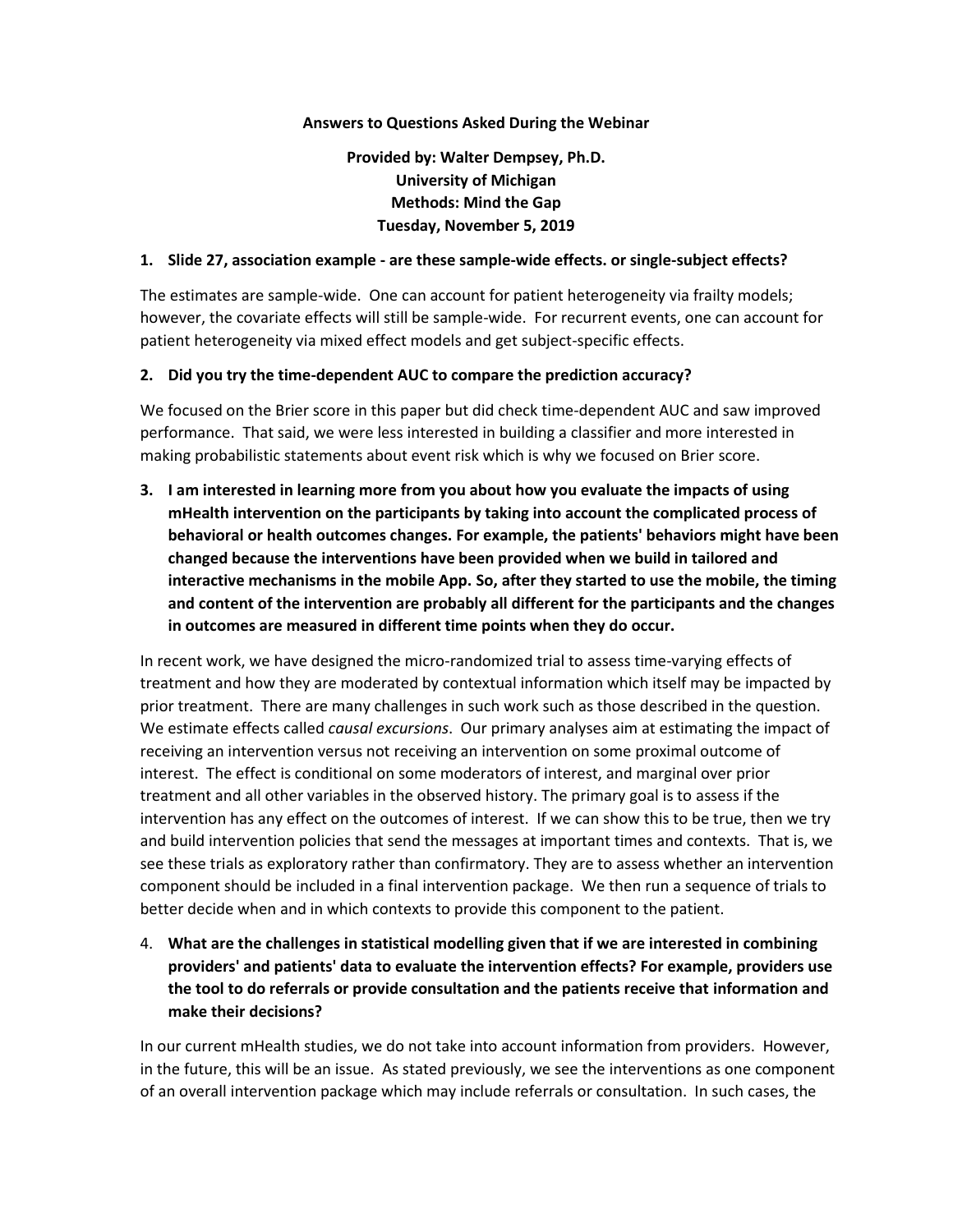intervention policy for a particular component will account for this additional information. In particular, the timing and context in which the component will be triggered may change based on this information.

**5. As Brier score is not a universally agreed metric for prediction accuracy. Also how is the model's calibration performance? How many random effects did you used in the model? And what's the computation burden like?**

The model appears well calibrated; however, we note the small sample size. We would like to assess calibration on a much larger sample size in the near future. No random effects were included in this model. The CT-HMM can be extended in this direction; however, we wanted to keep the model as simple as possible given small sample size and computation burden. For the current model, we introduced a simple EM algorithm that converges quickly. Joint modeling in general entails higher computational burden compared to simple regression methods. However, they are necessary for unbiased estimation of time-varying covariate effects on survival and the other questions discussed in the talk.

**6. I wonder if multiple imputation is the right way for EMA data since we are trying to "reconstruct" people's behaviors and mental experiences in real-life settings. Also, how about missing data in sensors, do we also need to deal with it before modeling?** 

In the Sense2Stop example, we are imputing the latent smoking times. We are less interested in reconstructing what the person's answer would have been, and more interested in figuring out when they smoked given various pieces of information (i.e., random EMA, event-contingent EMA, end-of-day EMA, and sensor output). Currently we do not impute missing sensor data. Instead, we assume sensor data satisfies a missing-at-random assumption (i.e., the sensors become detached for issues unrelated to if the user is smoking or not). The sensor information is then used to help pinpoint smoking times if and when the sensors are giving high quality data.

# 7. **For all the models you talked about, the outcome measures could be either continuous, dichotomous, ordinal, or discrete choices?**

The longitudinal data can be continuous, dichotomous, ordinal, or discrete. Joint modeling is readily equipped to handle such measures by using generalized linear models to account for these various measurement types.

# **8. Could you interpret that as Odds Ratio?**

The odds ratio and hazard ratio are distinct. The odds ratio concerns the relative change in odds of an event occurring based on covariates, while the risk ratio concerns the instantaneous risk of an event changing based on covariates. The two quantities are not mathematically equivalent. In the Cox regression example, the hazard ratio of treatment versus no treatment was exp(0.2129) = 1.237. This means the instantaneous risk of the event is 1.237 times higher under treatment. To make this clear, if the baseline risk were constant (K), then the probability of an event in the first unit time is 1 - exp(-K) under no treatment and 1 – exp(-1.237 K). For K=1, the probability is 0.63 versus 0.71. The odds ratio is 1.42 which is not the same as the risk ratio of 1.237. If we set  $K = 2$ , the odds ratio increases to 1.70, but the risk ratio stays the same.